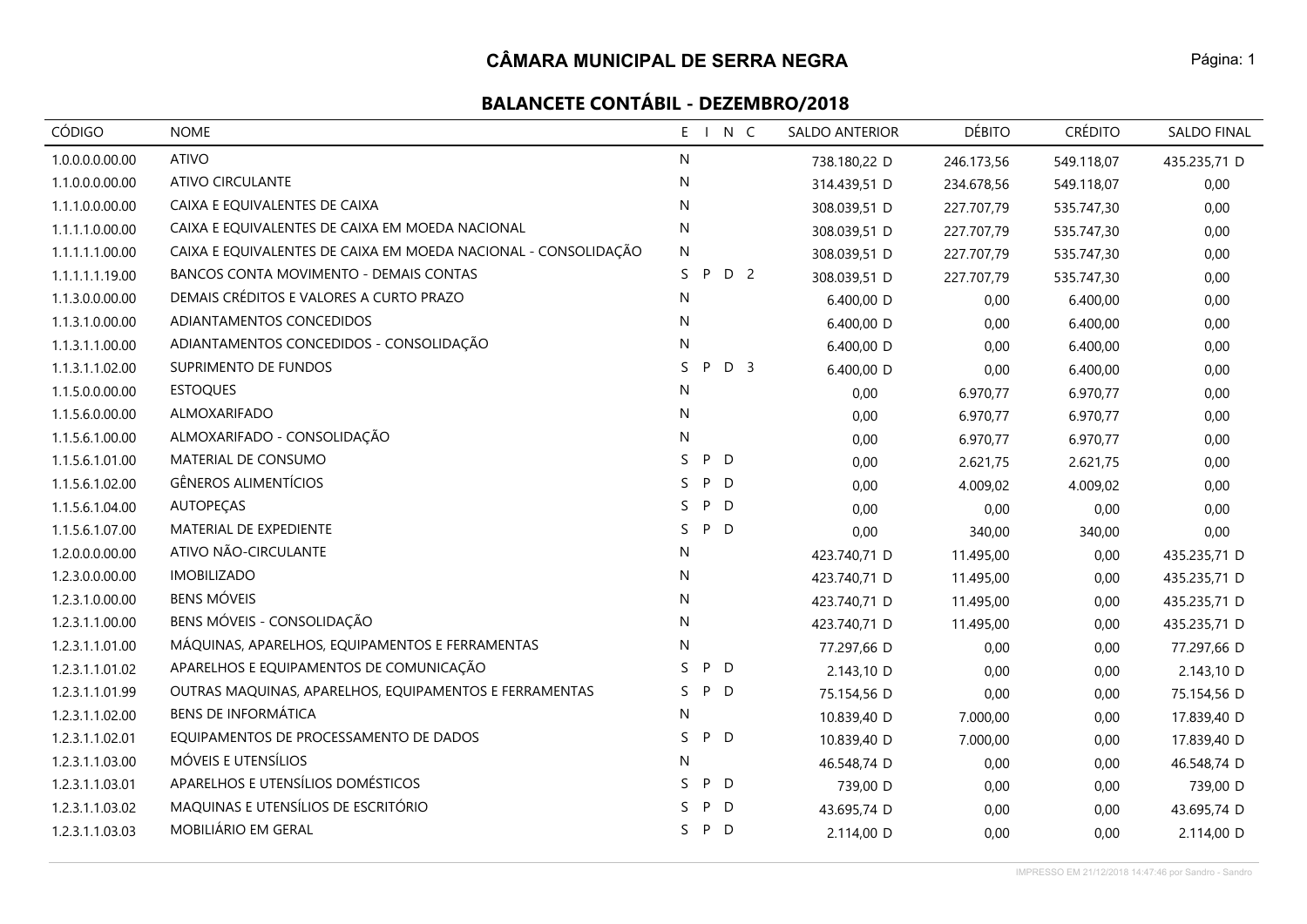| CÓDIGO          | <b>NOME</b>                                                              |              |     | E I N C | SALDO ANTERIOR | <b>DÉBITO</b> | <b>CRÉDITO</b> | SALDO FINAL  |
|-----------------|--------------------------------------------------------------------------|--------------|-----|---------|----------------|---------------|----------------|--------------|
| 1.2.3.1.1.04.00 | MATERIAIS CULTURAIS, EDUCACIONAIS E DE COMUNICAÇÃO                       | $\mathsf{N}$ |     |         | 8.543,20 D     | 0,00          | 0,00           | 8.543,20 D   |
| 1.2.3.1.1.04.05 | EQUIPAMENTOS PARA ÁUDIO, VÍDEO E FOTO                                    | S.           | P   | D       | 8.543,20 D     | 0,00          | 0,00           | 8.543,20 D   |
| 1.2.3.1.1.05.00 | <b>VEÍCULOS</b>                                                          | N            |     |         | 110.079,00 D   | 0,00          | 0,00           | 110.079,00 D |
| 1.2.3.1.1.05.01 | VEÍCULOS EM GERAL                                                        | S            | P D |         | 110.079,00 D   | 0,00          | 0,00           | 110.079,00 D |
| 1.2.3.1.1.99.00 | DEMAIS BENS MÓVEIS                                                       | N            |     |         | 170.432,71 D   | 4.495,00      | 0,00           | 174.927,71 D |
| 1.2.3.1.1.99.99 | OUTROS BENS MÓVEIS                                                       | S            | P D |         | 170.432,71 D   | 4.495,00      | 0,00           | 174.927,71 D |
| 2.0.0.0.0.00.00 | PASSIVO E PATRIMÔNIO LÍQUIDO                                             | ${\sf N}$    |     |         | 563.122,34 C   | 371.892,05    | 218.930,51     | 410.160,80 C |
| 2.1.0.0.0.00.00 | PASSIVO CIRCULANTE                                                       | N            |     |         | 152.961,54 C   | 371.892,05    | 218.930,51     | 0,00         |
| 2.1.1.0.0.00.00 | OBRIGAÇÕES TRABALHISTAS, PREVIDENCIÁRIAS E ASSISTENCIAIS A PAGAR A CUI N |              |     |         | 130.428,94 C   | 269.644,54    | 139.215,60     | 0,00         |
| 2.1.1.1.0.00.00 | PESSOAL A PAGAR                                                          | N            |     |         | 92.081,62 C    | 207.489,43    | 115.407,81     | 0,00         |
| 2.1.1.1.1.00.00 | PESSOAL A PAGAR - CONSOLIDAÇÃO                                           | N            |     |         | 92.081,62 C    | 207.489,43    | 115.407,81     | 0,00         |
| 2.1.1.1.1.01.00 | PESSOAL A PAGAR                                                          | $\mathsf{N}$ |     |         | 92.081,62 C    | 207.489,43    | 115.407,81     | 0,00         |
| 2.1.1.1.1.01.01 | SALÁRIOS, REMUNERAÇÕES E BENEFÍCIOS (F)                                  | S P C        |     |         | 77.528,05 C    | 179.661,96    | 102.133,91     | 0,00         |
| 2.1.1.1.1.01.12 | DECIMO TERCEIRO SALÁRIO (F)                                              | S P C        |     |         | 14.553,57 C    | 26.367,10     | 11.813,53      | 0,00         |
| 2.1.1.1.1.01.13 | FÉRIAS (F)                                                               | S.           | P C |         | 0,00           | 1.460,37      | 1.460,37       | 0,00         |
| 2.1.1.4.0.00.00 | ENCARGOS SOCIAIS A PAGAR                                                 | N            |     |         | 38.347,32 C    | 62.155,11     | 23.807,79      | 0,00         |
| 2.1.1.4.1.00.00 | ENCARGOS SOCIAIS A PAGAR - CONSOLIDAÇÃO                                  | N            |     |         | 17.553,99 C    | 20.036,31     | 2.482,32       | 0,00         |
| 2.1.1.4.1.05.00 | <b>FGTS</b>                                                              | $\mathsf{N}$ |     |         | 5.833,99 C     | 8.316,31      | 2.482,32       | 0,00         |
| 2.1.1.4.1.05.01 | FGTS (F)                                                                 | S P C        |     |         | 5.833,99 C     | 8.316,31      | 2.482,32       | 0,00         |
| 2.1.1.4.1.98.00 | <b>OUTROS ENCARGOS SOCIAIS</b>                                           | N            |     |         | 11.720,00 C    | 11.720,00     | 0,00           | 0,00         |
| 2.1.1.4.1.98.01 | OUTROS ENCARGOS SOCIAIS (F)                                              | S.           | P C |         | 11.720,00 C    | 11.720,00     | 0,00           | 0,00         |
| 2.1.1.4.3.00.00 | ENCARGOS SOCIAIS A PAGAR - INTER OFSS - UNIÃO                            | N            |     |         | 0,00           | 0,00          | 0,00           | 0,00         |
| 2.1.1.4.3.05.00 | FGTS                                                                     | N            |     |         | 0,00           | 0,00          | 0,00           | 0,00         |
| 2.1.1.4.3.05.01 | FGTS (F)                                                                 | S            | P C |         | 0,00           | 0,00          | 0,00           | 0,00         |
| 2.1.1.4.4.00.00 | ENCARGOS SOCIAIS A PAGAR - INTER OFSS - ESTADO                           | $\mathsf{N}$ |     |         | 20.793,33 C    | 42.118,80     | 21.325,47      | 0,00         |
| 2.1.1.4.4.98.00 | <b>OUTROS ENCARGOS SOCIAIS</b>                                           | N            |     |         | 20.793,33 C    | 42.118,80     | 21.325,47      | 0,00         |
| 2.1.1.4.4.98.01 | OUTROS ENCARGOS SOCIAIS (F)                                              | S.           | P C |         | 20.793,33 C    | 42.118,80     | 21.325,47      | 0,00         |
| 2.1.3.0.0.00.00 | FORNECEDORES E CONTAS A PAGAR A CURTO PRAZO                              | $\mathsf{N}$ |     |         | 1.517,10 C     | 47.862,07     | 46.344,97      | 0,00         |
| 2.1.3.1.0.00.00 | FORNECEDORES E CONTAS A PAGAR NACIONAIS A CURTO PRAZO                    | N            |     |         | 1.517,10 C     | 47.862,07     | 46.344,97      | 0,00         |
| 2.1.3.1.1.00.00 | FORNECEDORES E CONTAS A PAGAR NACIONAIS A CURTO PRAZO - CONSOLIDA N      |              |     |         | 1.517,10 C     | 47.862,07     | 46.344,97      | 0,00         |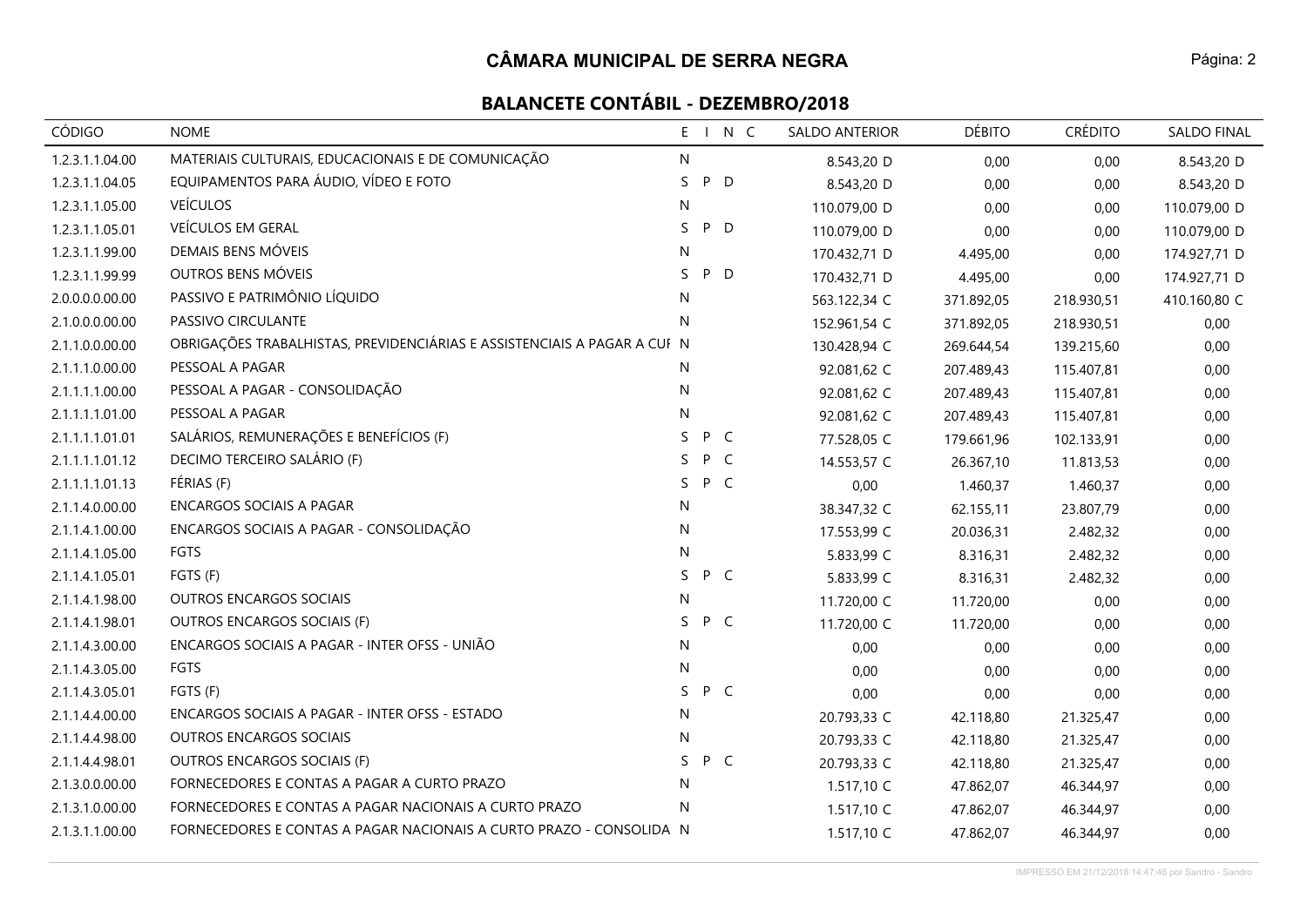| <b>CÓDIGO</b>   | <b>NOME</b>                                          | E.<br>INC                 | <b>SALDO ANTERIOR</b> | <b>DÉBITO</b> | <b>CRÉDITO</b> | <b>SALDO FINAL</b> |
|-----------------|------------------------------------------------------|---------------------------|-----------------------|---------------|----------------|--------------------|
| 2.1.3.1.1.01.00 | <b>FORNECEDORES NACIONAIS</b>                        | $\mathsf{N}$              | 1.517,10 C            | 47.862,07     | 46.344,97      | 0,00               |
| 2.1.3.1.1.01.01 | FORNECEDORES NÃO PARCELADOS A PAGAR (F)              | C <sub>3</sub><br>S<br>P  | 976,00 C              | 14.914,45     | 13.938,45      | 0,00               |
| 2.1.3.1.1.01.02 | FORNECEDORES PARCELADOS A PAGAR (F)                  | C <sub>3</sub><br>S<br>P  | 541,10 C              | 32.947,62     | 32.406,52      | 0,00               |
| 2.1.8.0.0.00.00 | DEMAIS OBRIGAÇÕES A CURTO PRAZO                      | N                         | 21.015,50 C           | 54.385,44     | 33.369,94      | 0,00               |
| 2.1.8.8.0.00.00 | VALORES RESTITUÍVEIS                                 | ${\sf N}$                 | 19.175,50 C           | 50.705,44     | 31.529,94      | 0,00               |
| 2.1.8.8.1.00.00 | VALORES RESTITUÍVEIS - CONSOLIDAÇÃO                  | ${\sf N}$                 | 19.175,50 C           | 50.705,44     | 31.529,94      | 0,00               |
| 2.1.8.8.1.01.00 | CONSIGNAÇÕES                                         | ${\sf N}$                 | 19.175,50 C           | 50.649,87     | 31.474,37      | 0,00               |
| 2.1.8.8.1.01.02 | CONTRIBUIÇÕES AO RGPS (F)                            | S.<br>P C                 | 10.027,19 C           | 24.490,37     | 14.463,18      | 0,00               |
| 2.1.8.8.1.01.04 | IMPOSTO SOBRE A RENDA RETIDO NA FONTE - IRRF (F)     | S<br>P<br>$\mathsf{C}$    | 5.590,39 C            | 15.640,18     | 10.049,79      | 0,00               |
| 2.1.8.8.1.01.10 | PENSÃO ALIMENTÍCIA (F)                               | P<br>C<br>S               | 0,00                  | 2.673,72      | 2.673,72       | 0,00               |
| 2.1.8.8.1.01.15 | RETENÇÕES - EMPRÉSTIMOS E FINANCIAMENTOS (F)         | C <sub>3</sub><br>S.<br>P | 3.348,36 C            | 7.426,48      | 4.078,12       | 0,00               |
| 2.1.8.8.1.01.99 | OUTROS CONSIGNATÁRIOS (F)                            | C <sub>3</sub><br>P<br>S. | 209,56 C              | 419,12        | 209,56         | 0,00               |
| 2.1.8.8.1.04.00 | DEPÓSITOS NÃO JUDICIAIS                              | ${\sf N}$                 | 0,00                  | 55,57         | 55,57          | 0,00               |
| 2.1.8.8.1.04.99 | OUTROS DEPÓSITOS (F)                                 | P C 3<br>S.               | 0,00                  | 55,57         | 55,57          | 0,00               |
| 2.1.8.9.0.00.00 | OUTRAS OBRIGAÇÕES A CURTO PRAZO                      | ${\sf N}$                 | 1.840,00 C            | 3.680,00      | 1.840,00       | 0,00               |
| 2.1.8.9.1.00.00 | OUTRAS OBRIGAÇÕES A CURTO PRAZO - CONSOLIDAÇÃO       | N                         | 0,00                  | 0,00          | 0,00           | 0,00               |
| 2.1.8.9.1.03.00 | SUPRIMENTOS DE FUNDOS A PAGAR (F)                    | S.<br>P<br>C <sub>3</sub> | 0,00                  | 0,00          | 0,00           | 0,00               |
| 2.1.8.9.3.00.00 | OUTRAS OBRIGAÇÕES A CURTO PRAZO - INTER OFSS - UNIÃO | N                         | 1.840,00 C            | 3.680,00      | 1.840,00       | 0,00               |
| 2.1.8.9.3.01.00 | OUTRAS OBRIGAÇÕES A CURTO PRAZO (F)                  | P C<br>S                  | 1.840,00 C            | 3.680,00      | 1.840,00       | 0,00               |
| 2.3.0.0.0.00.00 | PATRIMÔNIO LIQUIDO                                   | N                         | 410.160,80 C          | 0,00          | 0,00           | 410.160,80 C       |
| 2.3.1.0.0.00.00 | PATRIMÔNIO SOCIAL E CAPITAL SOCIAL                   | ${\sf N}$                 | 416.347,07 C          | 0,00          | 0,00           | 416.347,07 C       |
| 2.3.1.1.0.00.00 | PATRIMÔNIO SOCIAL                                    | N                         | 416.347,07 C          | 0,00          | 0,00           | 416.347,07 C       |
| 2.3.1.1.1.00.00 | PATRIMÔNIO SOCIAL - CONSOLIDAÇÃO                     | S<br>P C                  | 416.347,07 C          | 0,00          | 0,00           | 416.347,07 C       |
| 2.3.7.0.0.00.00 | RESULTADOS ACUMULADOS                                | N                         | 6.186,27 D            | 0,00          | 0,00           | 6.186,27 D         |
| 2.3.7.1.0.00.00 | SUPERÁVITS OU DÉFICITS ACUMULADOS                    | ${\sf N}$                 | 6.186,27 D            | 0,00          | 0,00           | 6.186,27 D         |
| 2.3.7.1.1.00.00 | SUPERÁVITS OU DÉFICITS ACUMULADOS - CONSOLIDAÇÃO     | ${\sf N}$                 | 6.569.872,38 D        | 0,00          | 0,00           | 6.569.872,38 D     |
| 2.3.7.1.1.01.00 | SUPERÁVITS OU DÉFICITS DO EXERCÍCIO                  | S<br>P C                  | 0,00                  | 0,00          | 0,00           | 0,00               |
| 2.3.7.1.1.02.00 | SUPERÁVITS OU DÉFICITS DE EXERCÍCIOS ANTERIORES      | S.<br>P<br><sub>C</sub>   | 6.544.797,40 D        | 0,00          | 0,00           | 6.544.797,40 D     |
| 2.3.7.1.1.03.00 | AJUSTES DE EXERCÍCIOS ANTERIORES                     | N                         | 25.074,98 D           | 0,00          | 0,00           | 25.074,98 D        |
| 2.3.7.1.1.03.03 | DEMAIS AJUSTES DE EXERCÍCIOS ANTERIORES              | S.<br>P C                 | 25.074,98 D           | 0,00          | 0,00           | 25.074,98 D        |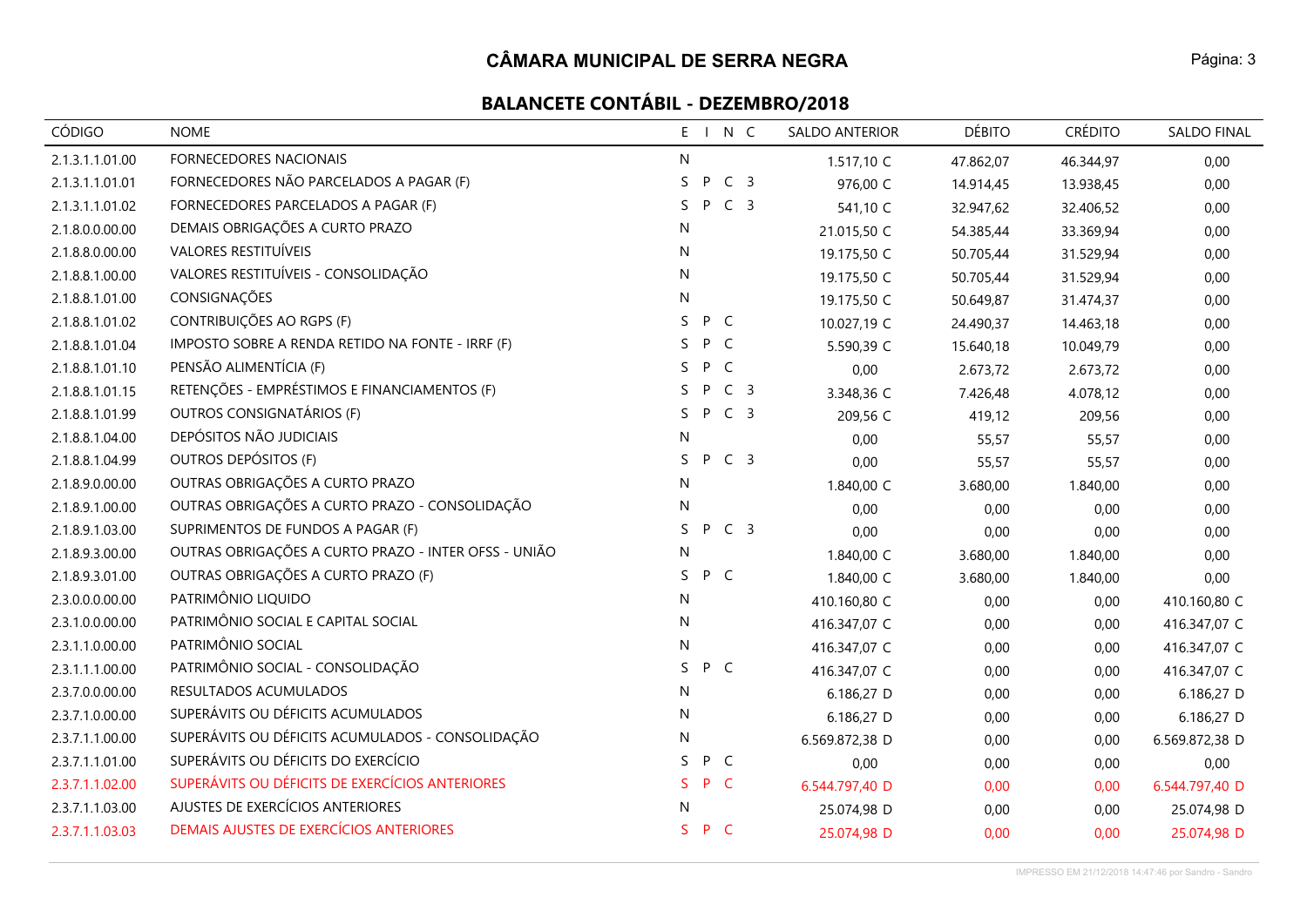# **BALANCETE CONTÁBIL - DEZEMBRO/2018**

| <b>CÓDIGO</b>   | <b>NOME</b>                                                            |           |     | E I N C      | SALDO ANTERIOR | <b>DÉBITO</b> | <b>CRÉDITO</b> | SALDO FINAL    |
|-----------------|------------------------------------------------------------------------|-----------|-----|--------------|----------------|---------------|----------------|----------------|
| 2.3.7.1.2.00.00 | SUPERÁVITS OU DÉFICITS ACUMULADOS - INTRA OFSS                         | N         |     |              | 6.803.093,85 C | 0,00          | 0,00           | 6.803.093,85 C |
| 2.3.7.1.2.01.00 | SUPERÁVITS OU DÉFICITS DO EXERCÍCIO                                    | S         | P   | $\mathsf{C}$ | 0,00           | 0,00          | 0,00           | 0,00           |
| 2.3.7.1.2.02.00 | SUPERÁVITS OU DÉFICITS DE EXERCÍCIOS ANTERIORES                        | S.        | P C |              | 6.803.093,85 C | 0,00          | 0,00           | 6.803.093,85 C |
| 2.3.7.1.3.00.00 | SUPERÁVITS OU DÉFICITS ACUMULADOS - INTER OFSS - UNIÃO                 | ${\sf N}$ |     |              | 239.407,74 D   | 0,00          | 0,00           | 239.407,74 D   |
| 2.3.7.1.3.02.00 | SUPERÁVITS OU DÉFICITS DE EXERCÍCIOS ANTERIORES                        | S.        | P C |              | 239.407,74 D   | 0,00          | 0,00           | 239.407,74 D   |
| 3.0.0.0.0.00.00 | VARIAÇÃO PATRIMONIAL DIMINUTIVA                                        | N         |     |              | 2.281.242,12 D | 374.175,18    | 892,21         | 2.654.525,09 D |
| 3.1.0.0.0.00.00 | PESSOAL E ENCARGOS                                                     | N         |     |              | 1.564.958,96 D | 139.215,60    | 892,21         | 1.703.282,35 D |
| 3.1.1.0.0.00.00 | REMUNERAÇÃO A PESSOAL                                                  | ${\sf N}$ |     |              | 1.265.142,00 D | 115.407,81    | 0,00           | 1.380.549,81 D |
| 3.1.1.1.0.00.00 | REMUNERAÇÃO A PESSOAL ATIVO CIVIL - ABRANGIDOS PELO RPPS               | ${\sf N}$ |     |              | 1.979,89 D     | 0,00          | 0,00           | 1.979,89 D     |
| 3.1.1.1.1.00.00 | REMUNERAÇÃO A PESSOAL ATIVO CIVIL - ABRANGIDOS PELO RPPS - CONSOLID/ N |           |     |              | 1.979,89 D     | 0,00          | 0,00           | 1.979,89 D     |
| 3.1.1.1.1.01.00 | VENCIMENTOS E VANTAGENS FIXAS - PESSOAL CIVIL - RPPS                   | N         |     |              | 1.979,89 D     | 0,00          | 0,00           | 1.979,89 D     |
| 3.1.1.1.1.01.23 | FÉRIAS - ABONO PECUNIÁRIO                                              | S.        | P D |              | 1.979,89 D     | 0,00          | 0,00           | 1.979,89 D     |
| 3.1.1.2.0.00.00 | REMUNERAÇÃO A PESSOAL ATIVO CIVIL - ABRANGIDOS PELO RGPS               | N         |     |              | 1.263.162,11 D | 115.407,81    | 0,00           | 1.378.569,92 D |
| 3.1.1.2.1.00.00 | REMUNERAÇÃO A PESSOAL ATIVO CIVIL - ABRANGIDOS PELO RGPS - CONSOLID. N |           |     |              | 1.263.162,11 D | 115.407,81    | 0,00           | 1.378.569,92 D |
| 3.1.1.2.1.01.00 | VENCIMENTOS E VANTAGENS FIXAS - PESSOAL CIVIL - RGPS                   | N         |     |              | 1.263.162,11 D | 115.407,81    | 0,00           | 1.378.569,92 D |
| 3.1.1.2.1.01.01 | VENCIMENTOS E SALÁRIOS                                                 | S         | P D |              | 573.565,22 D   | 42.330,40     | 0,00           | 615.895,62 D   |
| 3.1.1.2.1.01.22 | 13º SALÁRIO                                                            | S.        | P   | D            | 41.000,00 D    | 11.813,53     | 0,00           | 52.813,53 D    |
| 3.1.1.2.1.01.23 | FÉRIAS - ABONO PECUNIÁRIO                                              | S.        | P D |              | 18.401,64 D    | 1.460,37      | 0,00           | 19.862,01 D    |
| 3.1.1.2.1.01.24 | FÉRIAS - ABONO CONSTITUCIONAL                                          | S.        | P D |              | 11.089,29 D    | 0,00          | 0,00           | 11.089,29 D    |
| 3.1.1.2.1.01.31 | <b>SUBSÍDIOS</b>                                                       | S.        | P   | D            | 590.907,50 D   | 54.050,00     | 0,00           | 644.957,50 D   |
| 3.1.1.2.1.01.99 | OUTROS VENCIMENTOS E VANTAGENS FIXAS - PESSOAL CIVIL RGPS              | S.        | P D |              | 28.198,46 D    | 5.753,51      | 0,00           | 33.951,97 D    |
| 3.1.2.0.0.00.00 | <b>ENCARGOS PATRONAIS</b>                                              | N         |     |              | 299.816,96 D   | 23.807,79     | 892,21         | 322.732,54 D   |
| 3.1.2.2.0.00.00 | <b>ENCARGOS PATRONAIS - RGPS</b>                                       | N.        |     |              | 262.405,10 D   | 21.325,47     | 629,17         | 283.101,40 D   |
| 3.1.2.2.1.00.00 | ENCARGOS PATRONAIS - RGPS - CONSOLIDAÇÃO                               | N         |     |              | 262.405,10 D   | 21.325,47     | 629,17         | 283.101,40 D   |
| 3.1.2.2.1.01.00 | CONTRIBUIÇÕES PREVIDENCIÁRIAS - INSS                                   | S.        | P D |              | 262.405,10 D   | 21.325,47     | 629,17         | 283.101,40 D   |
| 3.1.2.3.0.00.00 | <b>ENCARGOS PATRONAIS - FGTS</b>                                       | ${\sf N}$ |     |              | 37.411,86 D    | 2.482,32      | 263,04         | 39.631,14 D    |
| 3.1.2.3.1.00.00 | ENCARGOS PATRONAIS - FGTS - CONSOLIDAÇÃO                               | N         |     |              | 37.411,86 D    | 2.482,32      | 263,04         | 39.631,14 D    |
| 3.1.2.3.1.01.00 | <b>FGTS</b>                                                            | S.        | P D |              | 37.411,86 D    | 2.482,32      | 263,04         | 39.631,14 D    |
| 3.3.0.0.0.00.00 | USO DE BENS, SERVIÇOS E CONSUMO DE CAPITAL FIXO                        | N         |     |              | 266.283,16 D   | 38.737,75     | 0,00           | 305.020,91 D   |
| 3.3.1.0.0.00.00 | USO DE MATERIAL DE CONSUMO                                             | N         |     |              | 72.301,13 D    | 6.970,77      | 0,00           | 79.271,90 D    |

Página: 4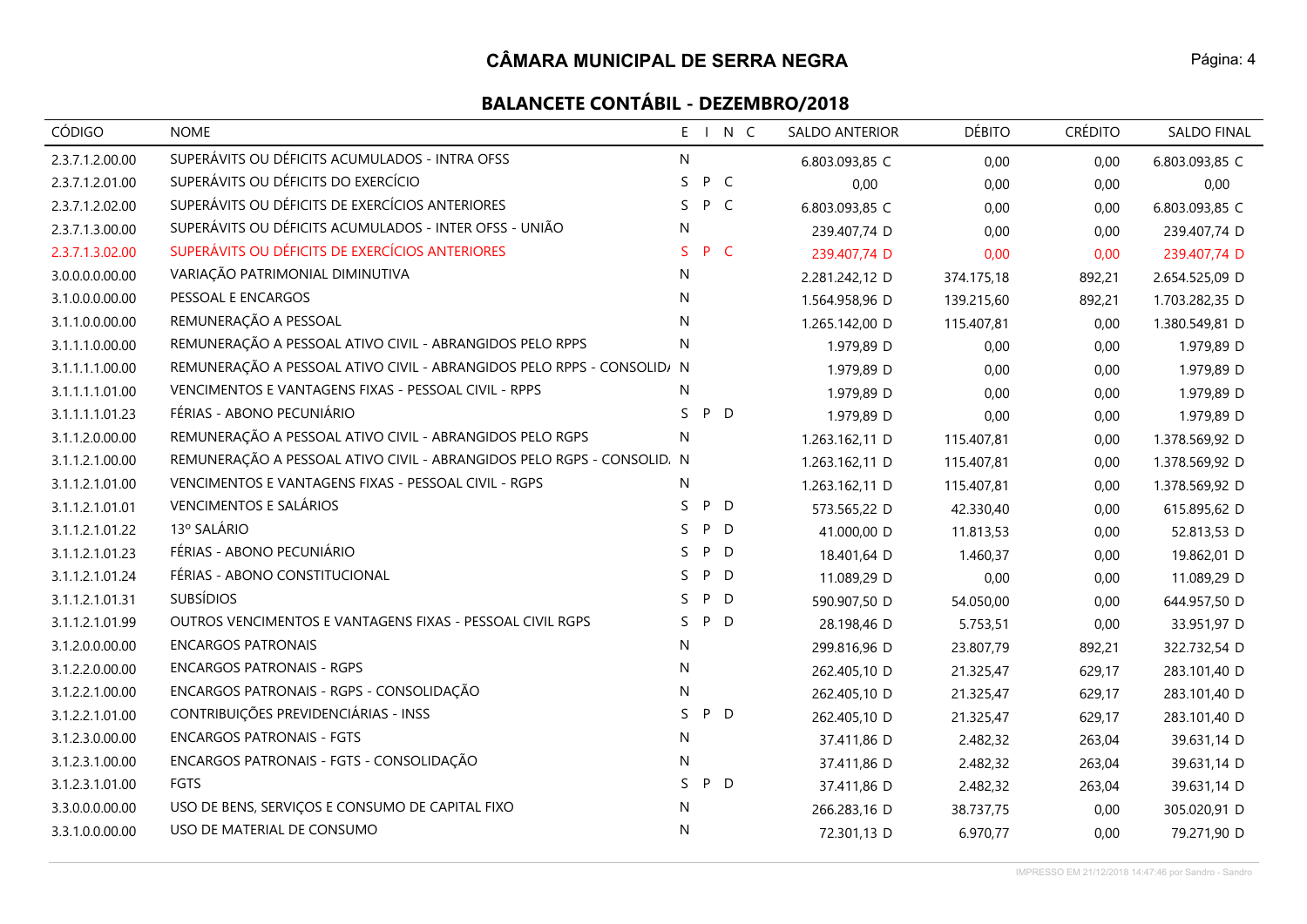# **BALANCETE CONTÁBIL - DEZEMBRO/2018**

| CÓDIGO          | <b>NOME</b>                                                            | $E = 1$      | N C               | <b>SALDO ANTERIOR</b> | <b>DÉBITO</b> | <b>CRÉDITO</b> | <b>SALDO FINAL</b> |
|-----------------|------------------------------------------------------------------------|--------------|-------------------|-----------------------|---------------|----------------|--------------------|
| 3.3.1.1.0.00.00 | <b>CONSUMO DE MATERIAL</b>                                             | N            |                   | 72.301,13 D           | 6.970,77      | 0,00           | 79.271,90 D        |
| 3.3.1.1.1.00.00 | CONSUMO DE MATERIAL - CONSOLIDAÇÃO                                     | N            |                   | 72.301,13 D           | 6.970,77      | 0,00           | 79.271,90 D        |
| 3.3.1.1.1.06.00 | GÊNEROS ALIMENTAÇÃO                                                    | S            | P D               | 20.779,82 D           | 4.009,02      | 0,00           | 24.788,84 D        |
| 3.3.1.1.1.16.00 | MATERIAL DE EXPEDIENTE                                                 | S.           | P<br>D            | 18.859,57 D           | 340,00        | 0,00           | 19.199,57 D        |
| 3.3.1.1.1.39.00 | MATERIAL PARA MANUTENÇÃO DE VEÍCULOS                                   | S            | P<br>D            | 2.814,29 D            | 0,00          | 0,00           | 2.814,29 D         |
| 3.3.1.1.1.99.00 | OUTROS MATERIAIS DE CONSUMO                                            | S.           | P<br>D            | 29.847,45 D           | 2.621,75      | 0,00           | 32.469,20 D        |
| 3.3.2.0.0.00.00 | <b>SERVIÇOS</b>                                                        | N            |                   | 193.982,03 D          | 31.766,98     | 0,00           | 225.749,01 D       |
| 3.3.2.2.0.00.00 | SERVIÇOS TERCEIROS - PESSOA FÍSICA                                     | N            |                   | 20.195,92 D           | 2.130,00      | 0,00           | 22.325,92 D        |
| 3.3.2.2.1.00.00 | SERVIÇOS TERCEIROS - PESSOA FÍSICA - CONSOLIDAÇÃO                      | N            |                   | 20.195,92 D           | 2.130,00      | 0,00           | 22.325,92 D        |
| 3.3.2.2.1.11.00 | MANUTENÇÃO E CONSERVAÇÃO                                               | S            | P<br>D            | 410,00 D              | 210,00        | 0,00           | 620,00 D           |
| 3.3.2.2.1.16.00 | <b>ESTAGIÁRIOS</b>                                                     | S.           | P<br>D            | 18.905,92 D           | 1.840,00      | 0,00           | 20.745,92 D        |
| 3.3.2.2.1.99.00 | OUTROS SERVIÇOS PRESTADOS POR PESSOA FÍSICA                            | S.           | P<br>D            | 880,00 D              | 80,00         | 0,00           | 960,00 D           |
| 3.3.2.3.0.00.00 | SERVIÇOS TERCEIROS - PESSOA JURÍDICA                                   | N            |                   | 173.786,11 D          | 29.636,98     | 0,00           | 203.423,09 D       |
| 3.3.2.3.1.00.00 | SERVIÇOS TERCEIROS - PESSOA JURÍDICA - CONSOLIDAÇÃO                    | N            |                   | 173.786,11 D          | 29.636,98     | 0,00           | 203.423,09 D       |
| 3.3.2.3.1.04.00 | COMUNICAÇÃO                                                            | S.           | P<br>D            | 11.714,44 D           | 902,03        | 0,00           | 12.616,47 D        |
| 3.3.2.3.1.05.00 | PUBLICIDADE                                                            | S            | P<br>D            | 5.761,46 D            | 660,00        | 0,00           | 6.421,46 D         |
| 3.3.2.3.1.06.00 | MANUTENÇÃO E CONSERVAÇÃO                                               | S.           | P<br>D            | 3.374,00 D            | 0,00          | 0,00           | 3.374,00 D         |
| 3.3.2.3.1.10.00 | LOCAÇÕES                                                               | S.           | P D               | 9.988,00 D            | 908,00        | 0,00           | 10.896,00 D        |
| 3.3.2.3.1.11.00 | SERVIÇOS RELACIONADOS A TECNOLOGIA DA INFORMAÇÃO                       | S.           | P D               | 38.169,44 D           | 7.712,96      | 0,00           | 45.882,40 D        |
| 3.3.2.3.1.25.00 | HOSPEDAGENS                                                            | S.           | P<br>D            | 2.588,76 D            | 345,45        | 0,00           | 2.934,21 D         |
| 3.3.2.3.1.29.00 | SEGUROS EM GERAL                                                       | S.           | P<br>$\mathsf{D}$ | 6.293,85 D            | 0,00          | 0,00           | 6.293,85 D         |
| 3.3.2.3.1.56.00 | PASSAGENS E DESPESAS COM LOCOMOÇÃO                                     | S            | P<br>D            | 12.723,27 D           | 2.047,78      | 0,00           | 14.771,05 D        |
| 3.3.2.3.1.99.00 | OUTROS SERVIÇOS PRESTADOS POR PESSOA JURÍDICA                          | S.           | P D               | 83.172,89 D           | 17.060,76     | 0,00           | 100.233,65 D       |
| 3.5.0.0.0.00.00 | TRANSFERÊNCIAS E DELEGAÇÕES CONCEDIDAS                                 | N            |                   | 450.000,00 D          | 196.221,83    | 0,00           | 646.221,83 D       |
| 3.5.1.0.0.00.00 | TRANSFERÊNCIAS INTRAGOVERNAMENTAIS                                     | N            |                   | 450.000,00 D          | 196.221,83    | 0,00           | 646.221,83 D       |
| 3.5.1.2.0.00.00 | TRANSFERÊNCIAS CONCEDIDAS - INDEPENDENTE DE EXECUÇÃO ORÇAMENTÁRI N     |              |                   | 450.000,00 D          | 196.221,83    | 0,00           | 646.221,83 D       |
| 3.5.1.2.2.00.00 | TRANSFERÊNCIAS CONCEDIDAS - INDEPENDENTE DE EXECUÇÃO ORÇAMENTÁRI N     |              |                   | 450.000,00 D          | 196.221,83    | 0,00           | 646.221,83 D       |
| 3.5.1.2.2.01.00 | TRANSFERÊNCIAS FINANCEIRAS CONCEDIDAS - INDEPENDENTES DE EXECUÇÃO DI   |              |                   | 450.000,00 D          | 196.221,83    | 0,00           | 646.221,83 D       |
| 3.5.1.2.2.01.03 | MOVIMENTO DE FUNDOS A CRÉDITO - CORRESPONDÊNCIA DE CRÉDITOS - SALL S P |              | D 30              | 450.000,00 D          | 196.221,83    | 0,00           | 646.221,83 D       |
| 4.0.0.0.0.00.00 | VARIAÇÃO PATRIMONIAL AUMENTATIVA                                       | $\mathsf{N}$ |                   | 2.456.300,00 C        | 0,00          | 223.300,00     | 2.679.600,00 C     |

IMPRESSO EM 21/12/2018 14:47:46 por Sandro - Sandro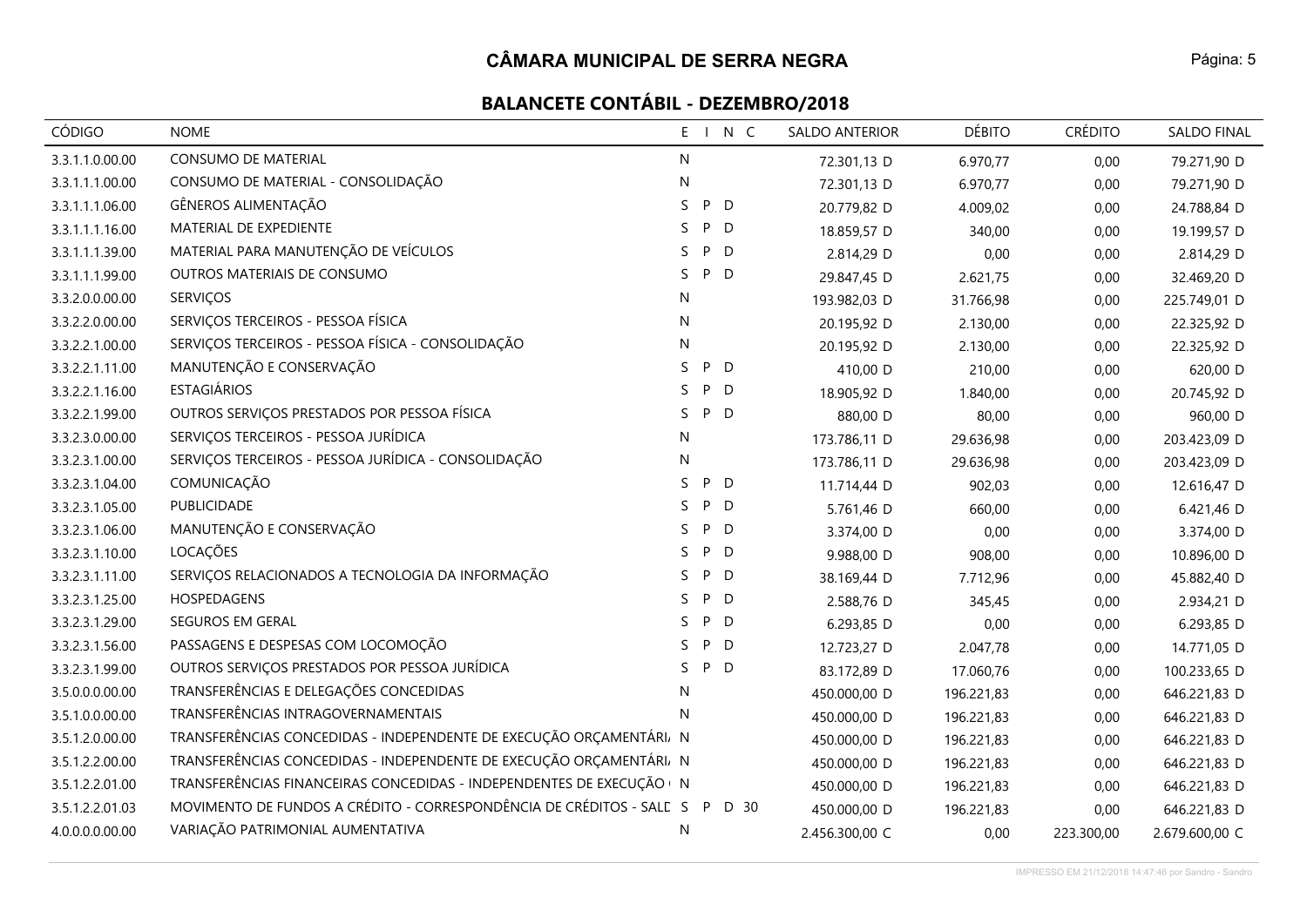| CÓDIGO          | <b>NOME</b>                                                          | E I N C               | <b>SALDO ANTERIOR</b> | <b>DÉBITO</b> | <b>CRÉDITO</b> | SALDO FINAL    |
|-----------------|----------------------------------------------------------------------|-----------------------|-----------------------|---------------|----------------|----------------|
| 4.5.0.0.0.00.00 | TRANSFERÊNCIAS E DELEGAÇÕES RECEBIDAS                                | N                     | 2.456.300,00 C        | 0,00          | 223.300,00     | 2.679.600,00 C |
| 4.5.1.0.0.00.00 | TRANSFERÊNCIAS INTRA GOVERNAMENTAIS                                  | N                     | 2.456.300,00 C        | 0,00          | 223.300,00     | 2.679.600,00 C |
| 4.5.1.1.0.00.00 | TRANSFERÊNCIAS RECEBIDAS PARA A EXECUÇÃO ORÇAMENTÁRIA                | N                     | 2.456.300,00 C        | 0,00          | 223.300,00     | 2.679.600,00 C |
| 4.5.1.1.2.00.00 | TRANSFERÊNCIAS RECEBIDAS PARA A EXECUÇÃO ORÇAMENTÁRIA - INTRA OFSS N |                       | 2.456.300,00 C        | 0,00          | 223.300,00     | 2.679.600,00 C |
| 4.5.1.1.2.02.00 | REPASSE RECEBIDO                                                     | P C<br>S.             | 2.456.300,00 C        | 0,00          | 223.300,00     | 2.679.600,00 C |
| 5.0.0.0.0.00.00 | CONTROLES DA APROVAÇÃO DO PLANEJAMENTO E ORÇAMENTO                   | N                     | 4.652.156,72 D        | 134.515,56    | 73.694,11      | 4.712.978,17 D |
| 5.2.0.0.0.00.00 | ORÇAMENTO APROVADO                                                   | N.                    | 4.652.156,72 D        | 134.515,56    | 73.694,11      | 4.712.978,17 D |
| 5.2.2.0.0.00.00 | FIXAÇÃO DA DESPESA                                                   | N                     | 4.652.156,72 D        | 134.515,56    | 73.694,11      | 4.712.978,17 D |
| 5.2.2.1.0.00.00 | DOTAÇÃO ORÇAMENTÁRIA                                                 | N                     | 2.679.600,00 D        | 0,00          | 0,00           | 2.679.600,00 D |
| 5.2.2.1.1.00.00 | DOTAÇÃO INICIAL                                                      | $\mathsf{N}$          | 2.679.600,00 D        | 0,00          | 0,00           | 2.679.600,00 D |
| 5.2.2.1.1.01.00 | CRÉDITO INICIAL                                                      | S.<br>O D 7           | 2.679.600,00 D        | 0,00          | 0,00           | 2.679.600,00 D |
| 5.2.2.9.0.00.00 | OUTROS CONTROLES DA DESPESA ORÇAMENTÁRIA                             | N                     | 1.972.556,72 D        | 134.515,56    | 73.694,11      | 2.033.378,17 D |
| 5.2.2.9.2.00.00 | EMPENHOS POR EMISSÃO                                                 | N.                    | 1.972.556,72 D        | 134.515,56    | 73.694,11      | 2.033.378,17 D |
| 5.2.2.9.2.01.00 | EXECUÇÃO DA DESPESA POR NOTA DE EMPENHO                              | N                     | 1.972.556,72 D        | 134.515,56    | 73.694,11      | 2.033.378,17 D |
| 5.2.2.9.2.01.01 | EMISSÃO DE EMPENHOS                                                  | S<br>D 9<br>$\circ$   | 2.040.417,57 D        | 134.291,56    | 0,00           | 2.174.709,13 D |
| 5.2.2.9.2.01.02 | REFORCO DE EMPENHOS                                                  | S.<br>$\circ$<br>D 10 | 600,00 D              | 224,00        | 0,00           | 824,00 D       |
| 5.2.2.9.2.01.03 | (-)ANULAÇÃO DE EMPENHOS                                              | S O C 11              | 68.460,85 C           | 0,00          | 73.694,11      | 142.154,96 C   |
| 6.0.0.0.0.00.00 | CONTROLES DA EXECUÇÃO DO PLANEJAMENTO E ORÇAMENTO                    | N                     | 4.652.156,72 C        | 1.316.487,02  | 1.377.308,47   | 4.712.978,17 C |
| 6.2.0.0.0.00.00 | EXECUÇÃO DO ORÇAMENTO                                                | N                     | 4.652.156,72 C        | 1.316.487,02  | 1.377.308,47   | 4.712.978,17 C |
| 6.2.2.0.0.00.00 | EXECUÇÃO DA DESPESA                                                  | N                     | 4.652.156,72 C        | 1.316.487,02  | 1.377.308,47   | 4.712.978,17 C |
| 6.2.2.1.0.00.00 | DISPONIBILIDADES DE CRÉDITO                                          | N                     | 2.679.600,00 C        | 725.501,29    | 725.501,29     | 2.679.600,00 C |
| 6.2.2.1.1.00.00 | CRÉDITO DISPONÍVEL                                                   | SOC 7                 | 707.043,28 C          | 134.515,56    | 73.694,11      | 646.221,83 C   |
| 6.2.2.1.3.00.00 | CRÉDITO UTILIZADO                                                    | N                     | 1.972.556,72 C        | 590.985,73    | 651.807,18     | 2.033.378,17 C |
| 6.2.2.1.3.01.00 | CRÉDITO EMPENHADO A LIQUIDAR                                         | S O C 27              | 121.334,69 C          | 261.094,68    | 139.759,99     | 0,00           |
| 6.2.2.1.3.03.00 | CRÉDITO EMPENHADO LIQUIDADO A PAGAR                                  | S O C 27              | 133.786,04 C          | 325.538,83    | 191.752,79     | 0,00           |
| 6.2.2.1.3.04.00 | CRÉDITO EMPENHADO LIQUIDADO - PAGO                                   | O C 27<br>S.          | 1.717.435,99 C        | 4.352,22      | 320.294,40     | 2.033.378,17 C |
| 6.2.2.9.0.00.00 | OUTROS CONTROLES DA DESPESA ORÇAMENTÁRIA                             | N                     | 1.972.556,72 C        | 590.985,73    | 651.807,18     | 2.033.378,17 C |
| 6.2.2.9.2.00.00 | EMISSÃO DE EMPENHO                                                   | N                     | 1.972.556,72 C        | 590.985,73    | 651.807,18     | 2.033.378,17 C |
| 6.2.2.9.2.01.00 | EMPENHOS POR NOTA DE EMPENHO                                         | N                     | 1.972.556,72 C        | 590.985,73    | 651.807,18     | 2.033.378,17 C |
| 6.2.2.9.2.01.01 | <b>EMPENHOS A LIQUIDAR</b>                                           | S O C 28              | 121.334,69 C          | 261.094,68    | 139.759,99     | 0,00           |

IMPRESSO EM 21/12/2018 14:47:46 por Sandro - Sandro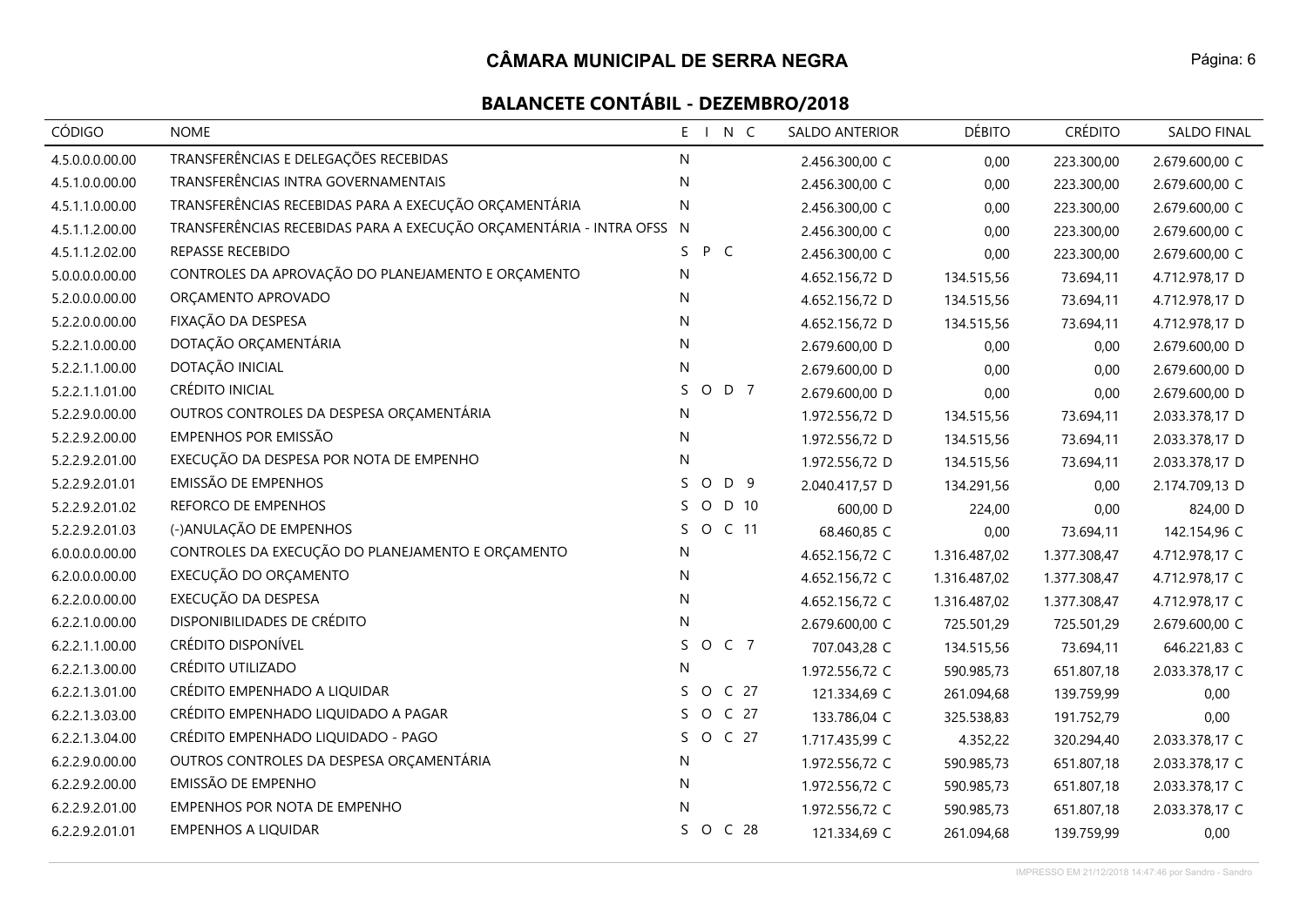# **BALANCETE CONTÁBIL - DEZEMBRO/2018**

| <b>CÓDIGO</b>   | <b>NOME</b>                                                                | E I N C                    | SALDO ANTERIOR  | <b>DÉBITO</b> | <b>CRÉDITO</b> | <b>SALDO FINAL</b> |
|-----------------|----------------------------------------------------------------------------|----------------------------|-----------------|---------------|----------------|--------------------|
| 6.2.2.9.2.01.03 | <b>EMPENHOS LIQUIDADOS A PAGAR</b>                                         | S O<br>C <sub>29</sub>     | 133.786,04 C    | 325.538,83    | 191.752,79     | 0,00               |
| 6.2.2.9.2.01.04 | <b>EMPENHOS LIQUIDADOS PAGOS</b>                                           | S O C 16                   | 1.717.435,99 C  | 4.352,22      | 320.294,40     | 2.033.378,17 C     |
| 7.0.0.0.0.00.00 | <b>CONTROLES DEVEDORES</b>                                                 | N                          | 10.292.655,62 D | 442.174,94    | 5.244,43       | 10.729.586,13 D    |
| 7.1.0.0.0.00.00 | <b>ATOS POTENCIAIS</b>                                                     | N                          | 321.609,68 D    | 0,00          | 0,00           | 321.609,68 D       |
| 7.1.2.0.0.00.00 | ATOS POTENCIAIS PASSIVO                                                    | N                          | 321.609,68 D    | 0,00          | 0,00           | 321.609,68 D       |
| 7.1.2.3.0.00.00 | OBRIGAÇÕES CONTRATUAIS                                                     | N                          | 321.609,68 D    | 0,00          | 0,00           | 321.609,68 D       |
| 7.1.2.3.1.00.00 | OBRIGAÇÕES CONTRATUAIS - CONSOLIDAÇÃO                                      | N                          | 321.609,68 D    | 0,00          | 0,00           | 321.609,68 D       |
| 7.1.2.3.1.02.00 | <b>CONTRATOS DE SERVIÇOS</b>                                               | $C$ D<br>S.                | 212.509,88 D    | 0,00          | 0,00           | 212.509,88 D       |
| 7.1.2.3.1.04.00 | CONTRATOS DE FORNECIMENTO DE BENS                                          | S.<br>$C$ D                | 109.099,80 D    | 0,00          | 0,00           | 109.099,80 D       |
| 7.2.0.0.0.00.00 | ADMINISTRAÇÃO FINANCEIRA                                                   | N                          | 7.815.500,00 D  | 223.300,00    | 0,00           | 8.038.800,00 D     |
| 7.2.1.0.0.00.00 | DISPONIBILIDADES POR DESTINAÇÃO                                            | N                          | 2.456.300,00 D  | 223.300,00    | 0,00           | 2.679.600,00 D     |
| 7.2.1.1.0.00.00 | CONTROLE DA DISPONIBILIDADE DE RECURSOS                                    | N                          | 2.456.300,00 D  | 223.300,00    | 0,00           | 2.679.600,00 D     |
| 7.2.1.1.1.00.00 | RECURSOS ORDINÁRIOS                                                        | $C$ D<br>S.                | 2.456.300,00 D  | 223.300,00    | 0,00           | 2.679.600,00 D     |
| 7.2.2.0.0.00.00 | PROGRAMAÇÃO FINANCEIRA                                                     | N                          | 5.359.200,00 D  | 0,00          | 0,00           | 5.359.200,00 D     |
| 7.2.2.1.0.00.00 | CRONOGRAMA MENSAL DE DESEMBOLSO                                            | N                          | 5.359.200,00 D  | 0,00          | 0,00           | 5.359.200,00 D     |
| 7.2.2.1.1.00.00 | PROGRAMAÇÃO DE DESEMBOLSO MENSAL ORÇAMENTÁRIO                              | N                          | 5.359.200,00 D  | 0,00          | 0,00           | 5.359.200,00 D     |
| 7.2.2.1.1.01.00 | CONTROLE DE DESEMBOLSO MENSAL - DESPESAS ORÇAMENTÁRIAS                     | N                          | 2.679.600,00 D  | 0,00          | 0,00           | 2.679.600,00 D     |
| 7.2.2.1.1.01.01 | CRONOGRAMA DE DESEMBOLSO MENSAL - FIXAÇÃO INICIAL                          | S.<br>$\mathsf{C}$<br>D 12 | 2.679.600,00 D  | 0,00          | 0,00           | 2.679.600,00 D     |
| 7.2.2.1.1.02.00 | CONTROLE DE DESEMBOLSO MENSAL - TRANSFERÊNCIAS                             | N                          | 2.679.600,00 D  | 0,00          | 0,00           | 2.679.600,00 D     |
| 7.2.2.1.1.02.01 | CRONOGRAMA DE DESEMBOLSO MENSAL - TRANSFERÊNCIAS FINANCEIRAS A RI S C D 33 |                            | 2.679.600,00 D  | 0,00          | 0,00           | 2.679.600,00 D     |
| 7.9.0.0.0.00.00 | <b>OUTROS CONTROLES</b>                                                    | N                          | 2.155.545,94 D  | 218.874,94    | 5.244,43       | 2.369.176,45 D     |
| 7.9.5.0.0.00.00 | CONTRAPARTIDA DE CONTROLES ESPECÍFICOS TCESP                               | N                          | 304.323,91 D    | 31.474,37     | 0,00           | 335.798,28 D       |
| 7.9.5.3.0.00.00 | CONTRAPARTIDA DE ADIANTAMENTOS CONCEDIDOS - SUPRIMENTO DE FUNDC S          | C D                        | 52.400,00 D     | 0,00          | 0,00           | 52.400,00 D        |
| 7.9.5.5.0.00.00 | CONTRAPARTIDA DO CONTROLE FINANCEIRO POR DOTAÇÃO ORÇAMENTÁRIA [ S C D      |                            | 251.923,91 D    | 31.474,37     | 0,00           | 283.398,28 D       |
| 7.9.6.0.0.00.00 | CONTROLE DAS DESPESAS ORÇAMENTÁRIAS                                        | N.                         | 1.851.222,03 D  | 187.400,57    | 5.244,43       | 2.033.378,17 D     |
| 7.9.6.1.0.00.00 | CONTROLE FINANCEIRO DAS DESPESAS ORÇAMENTÁRIAS DO EXERCÍCIO POR N( N       |                            | 1.851.222,03 D  | 187.400,57    | 5.244,43       | 2.033.378,17 D     |
| 7.9.6.1.1.00.00 | <b>EMPENHOS LIQUIDADOS</b>                                                 | D 27<br>S C                | 1.884.861,35 D  | 187.400,57    | 892,21         | 2.071.369,71 D     |
| 7.9.6.1.9.00.00 | (-) SALDO DE ADIANTAMENTO NÃO UTILIZADO                                    | C C 27<br>S.               | 33.639,32 C     | 0,00          | 4.352,22       | 37.991,54 C        |
| 8.0.0.0.0.00.00 | <b>CONTROLES CREDORES</b>                                                  | N                          | 10.292.655,62 C | 1.578.752,49  | 2.015.683,00   | 10.729.586,13 C    |
| 8.1.0.0.0.00.00 | EXECUÇÃO DOS ATOS POTENCIAIS                                               | N                          | 321.609,68 C    | 31.965,17     | 31.965,17      | 321.609,68 C       |

IMPRESSO EM 21/12/2018 14:47:46 por Sandro - Sandro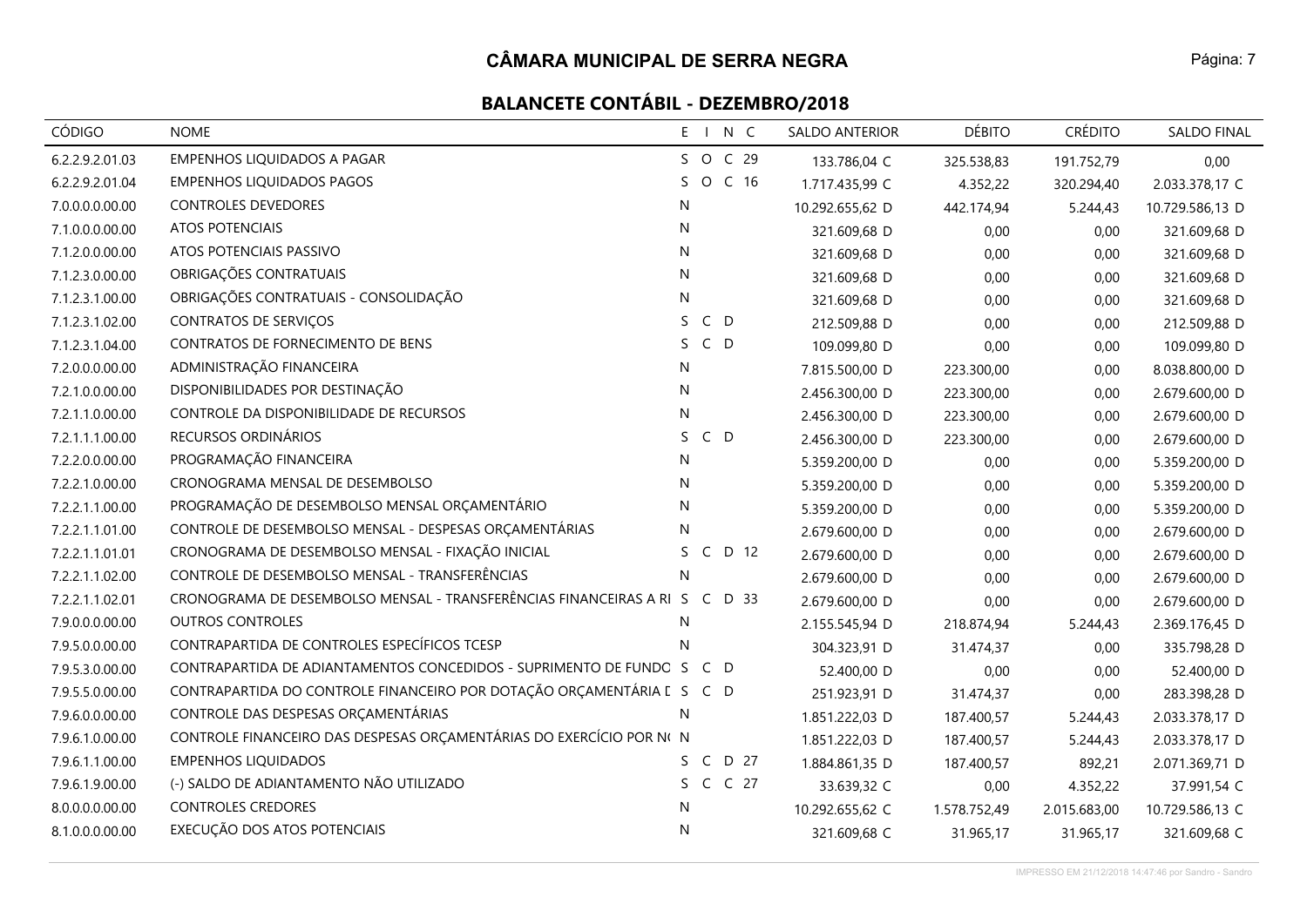| <b>CÓDIGO</b>   | <b>NOME</b>                                                                   | N C<br>E               | SALDO ANTERIOR | <b>DÉBITO</b> | <b>CRÉDITO</b> | <b>SALDO FINAL</b> |
|-----------------|-------------------------------------------------------------------------------|------------------------|----------------|---------------|----------------|--------------------|
| 8.1.2.0.0.00.00 | EXECUÇÃO DOS ATOS POTENCIAIS PASSIVOS                                         | N                      | 321.609,68 C   | 31.965,17     | 31.965,17      | 321.609,68 C       |
| 8.1.2.3.0.00.00 | EXECUÇÃO DE OBRIGAÇÕES CONTRATUAIS                                            | N.                     | 321.609,68 C   | 31.965,17     | 31.965,17      | 321.609,68 C       |
| 8.1.2.3.1.00.00 | EXECUÇÃO DE OBRIGAÇÕES - CONSOLIDAÇÃO                                         | $\mathsf{N}$           | 321.609,68 C   | 31.965,17     | 31.965,17      | 321.609,68 C       |
| 8.1.2.3.1.02.00 | CONTRATOS DE SERVIÇOS                                                         | N                      | 212.509,88 C   | 24.321,42     | 24.321,42      | 212.509,88 C       |
| 8.1.2.3.1.02.01 | A EXECUTAR                                                                    | S C C 25               | 89.370,12 C    | 24.321,42     | 0,00           | 65.048,70 C        |
| 8.1.2.3.1.02.02 | <b>EXECUTADOS</b>                                                             | S C C 25               | 123.139,76 C   | 0,00          | 24.321,42      | 147.461,18 C       |
| 8.1.2.3.1.04.00 | CONTRATOS DE FORNECIMENTO DE BENS                                             | N                      | 109.099,80 C   | 7.643,75      | 7.643,75       | 109.099,80 C       |
| 8.1.2.3.1.04.01 | A EXECUTAR                                                                    | S C C 25               | 50.603,70 C    | 7.643,75      | 0,00           | 42.959,95 C        |
| 8.1.2.3.1.04.02 | <b>EXECUTADOS</b>                                                             | C C 25<br>S.           | 58.496,10 C    | 0,00          | 7.643,75       | 66.139,85 C        |
| 8.2.0.0.0.00.00 | EXECUÇÃO DA ADMINISTRAÇÃO FINANCEIRA                                          | ${\sf N}$              | 7.815.500,00 C | 1.164.198,62  | 1.387.498,62   | 8.038.800,00 C     |
| 8.2.1.0.0.00.00 | EXECUÇÃO DAS DISPONIBILIDADES POR DESTINAÇÃO                                  | N                      | 2.456.300,00 C | 940.898,62    | 1.164.198,62   | 2.679.600,00 C     |
| 8.2.1.1.0.00.00 | EXECUÇÃO DA DISPONIBILIDADE DE RECURSOS                                       | $\mathsf{N}$           | 2.456.300,00 C | 940.898,62    | 1.164.198,62   | 2.679.600,00 C     |
| 8.2.1.1.1.00.00 | DISPONIBILIDADE POR DESTINAÇÃO DE RECURSOS                                    | N                      | 33.743,28 C    | 330.737,39    | 296.994,11     | 0,00               |
| 8.2.1.1.1.01.00 | RECURSOS DISPONÍVEIS PARA O EXERCÍCIO                                         | C C 1<br>S.            | 33.743,28 C    | 330.737,39    | 296.994,11     | 0,00               |
| 8.2.1.1.2.00.00 | DISPONIBILIDADE POR DESTINAÇÃO DE RECURSOS COMPROMETIDA POR EMPEN N           |                        | 121.334,69 C   | 261.094,68    | 139.759,99     | 0,00               |
| 8.2.1.1.2.01.00 | DISPONIBILIDADE POR DESTINAÇÃO DE RECURSOS COMPROMETIDA POR EMPENSION CONTROL |                        | 121.334,69 C   | 261.094,68    | 139.759,99     | 0,00               |
| 8.2.1.1.3.00.00 | DISPONIBILIDADE POR DESTINAÇÃO DE RECURSOS COMPROMETIDA POR LIQUIE N          |                        | 152.961,54 C   | 344.714,33    | 191.752,79     | 0,00               |
| 8.2.1.1.3.01.00 | COMPROMETIDA POR LIQUIDAÇÃO                                                   | S C C 1                | 133.786,04 C   | 294.064,46    | 160.278,42     | 0,00               |
| 8.2.1.1.3.02.00 | COMPROMETIDA POR CONSIGNAÇÕES/RETENÇÕES                                       | S C C 1                | 19.175,50 C    | 50.649,87     | 31.474,37      | 0,00               |
| 8.2.1.1.4.00.00 | DISPONIBILIDADE POR DESTINAÇÃO DE RECURSOS DO EXERCÍCIO UTILIZADA             | S C C 1                | 2.148.260,49 C | 4.352,22      | 535.691,73     | 2.679.600,00 C     |
| 8.2.2.0.0.00.00 | EXECUÇÃO DA PROGRAMAÇÃO FINANCEIRA                                            | N.                     | 5.359.200,00 C | 223.300,00    | 223.300,00     | 5.359.200,00 C     |
| 8.2.2.1.0.00.00 | CRONOGRAMA DE EXECUÇÃO MENSAL DE DESEMBOLSO                                   | N                      | 5.359.200,00 C | 223.300,00    | 223.300,00     | 5.359.200,00 C     |
| 8.2.2.1.1.00.00 | EXECUÇÃO DO CRONOGRAMA DE DESEMBOLSO MENSAL ORÇAMENTÁRIO                      | N                      | 5.359.200,00 C | 223.300,00    | 223.300,00     | 5.359.200,00 C     |
| 8.2.2.1.1.01.00 | PROGRAMAÇÃO DE DESEMBOLSO MENSAL - DESPESAS ORÇAMENTÁRIAS                     | N                      | 2.679.600,00 C | 0,00          | 0,00           | 2.679.600,00 C     |
| 8.2.2.1.1.01.01 | PROGRAMAÇÃO DE DESEMBOLSO MENSAL - DESPESAS ORÇAMENTÁRIAS - A RE S            | C C 12                 | 2.679.600,00 C | 0,00          | 0,00           | 2.679.600,00 C     |
| 8.2.2.1.1.02.00 | PROGRAMAÇÃO DE DESEMBOLSO MENSAL - TRANSFERÊNCIAS                             | N                      | 2.679.600,00 C | 223.300,00    | 223.300,00     | 2.679.600,00 C     |
| 8.2.2.1.1.02.01 | PROGRAMAÇÃO DE DESEMBOLSO MENSAL - TRANSFERÊNCIAS - A RECEBER                 | C <sub>33</sub><br>S C | 223.300,00 C   | 223.300,00    | 0,00           | 0,00               |
| 8.2.2.1.1.02.02 | PROGRAMAÇÃO DE DESEMBOLSO MENSAL - TRANSFERÊNCIAS - RECEBIDA                  | S C C 33               | 2.456.300,00 C | 0,00          | 223.300,00     | 2.679.600,00 C     |
| 8.9.0.0.0.00.00 | <b>OUTROS CONTROLES</b>                                                       | N                      | 2.155.545,94 C | 382.588,70    | 596.219,21     | 2.369.176,45 C     |
| 8.9.5.0.0.00.00 | CONTROLES ESPECÍFICOS TCESP                                                   | N                      | 304.323,91 C   | 57.049,87     | 88.524,24      | 335.798,28 C       |